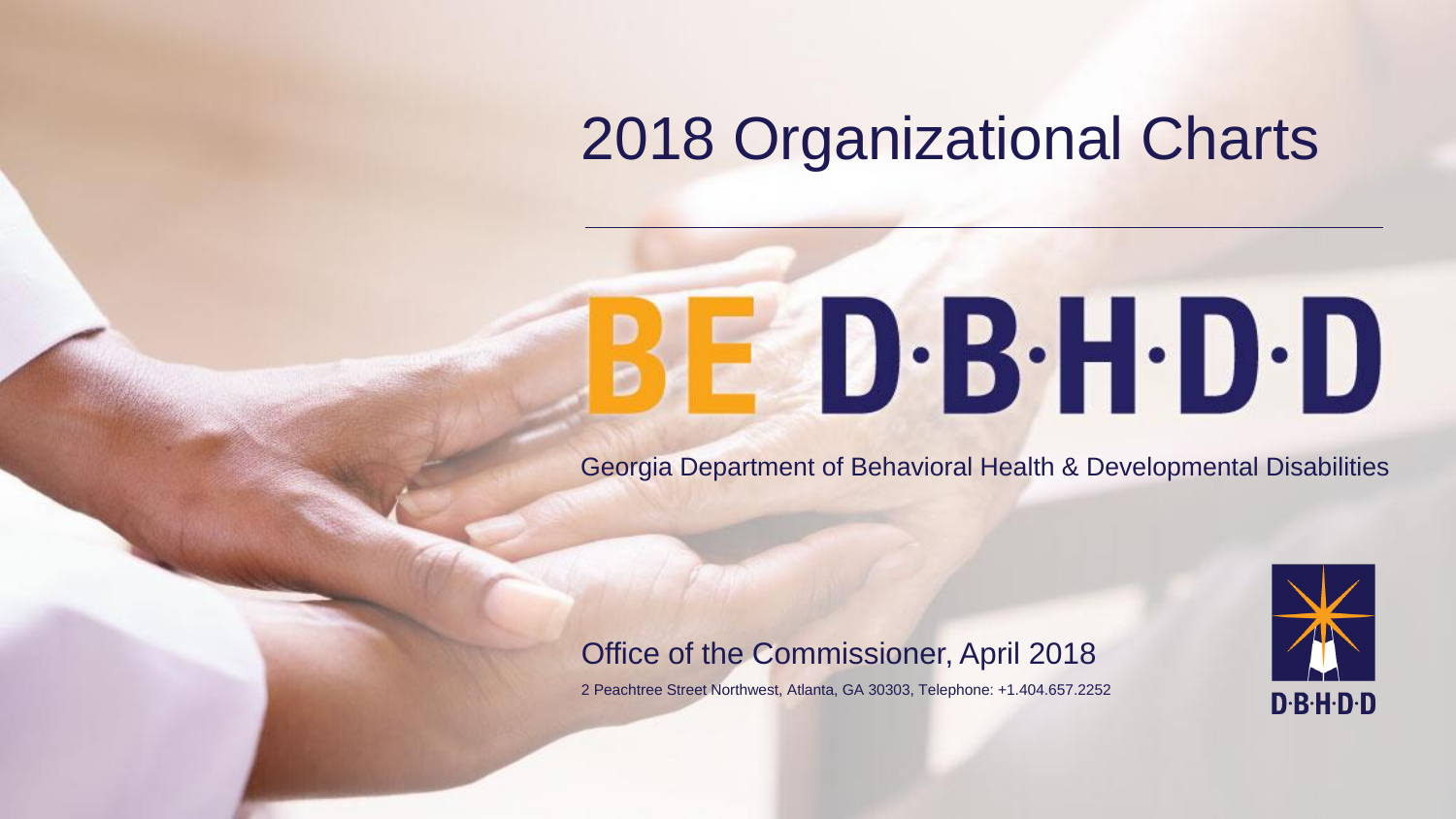#### Commissioner, Department of Behavioral Health and Developmental Disabilities

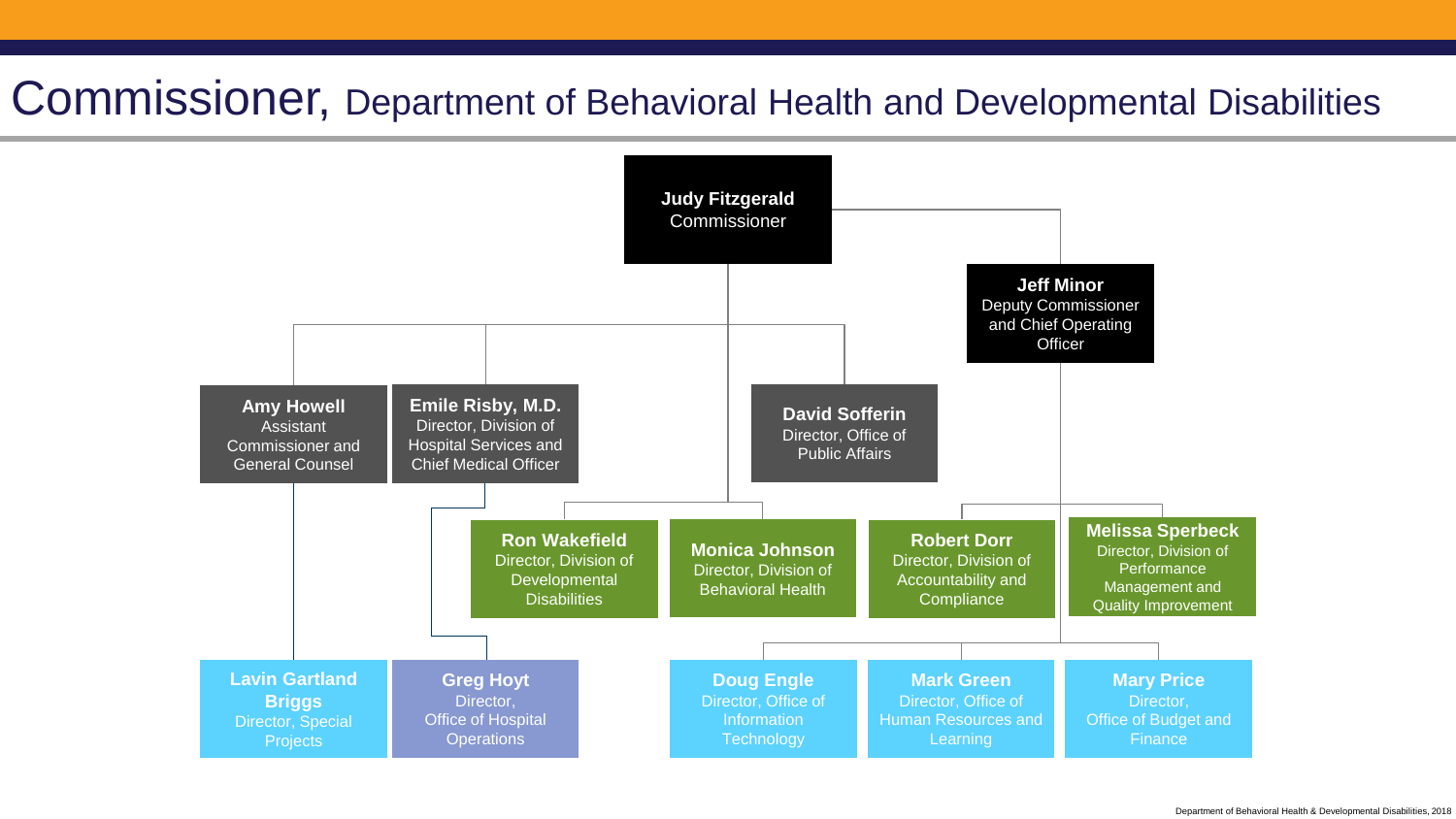#### Assistant Commissioner and General Counsel

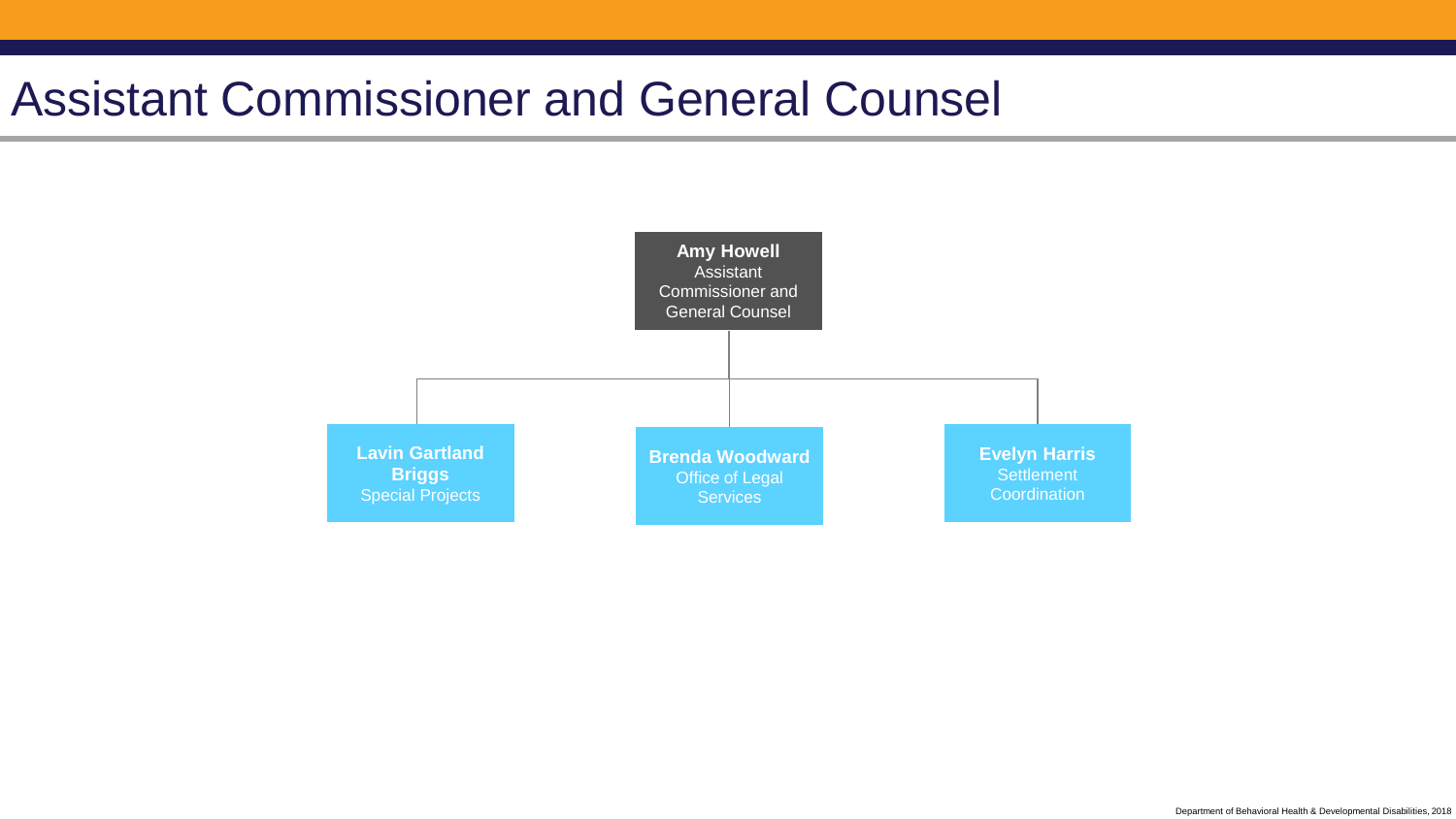#### Office of Public Affairs

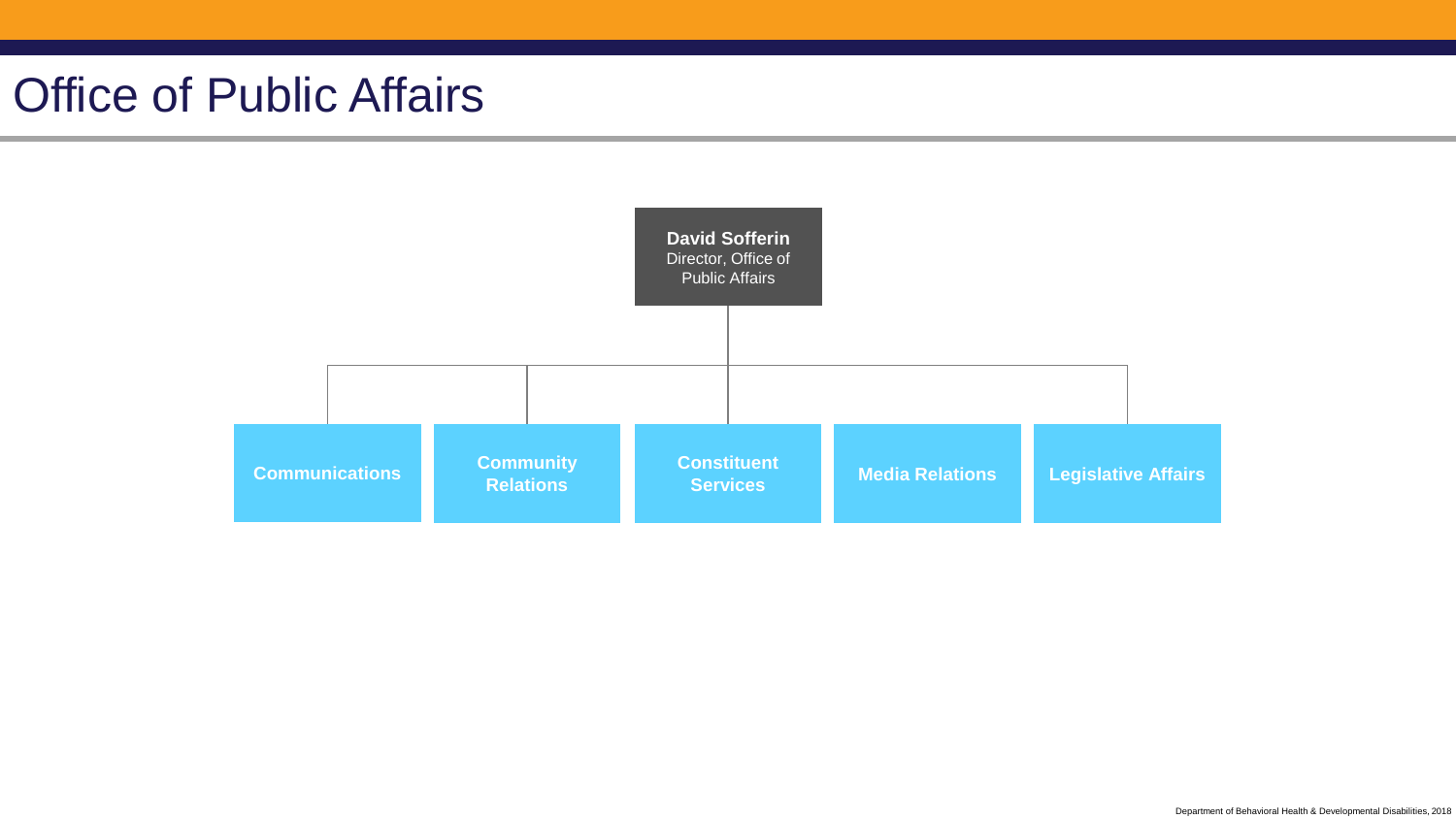#### Division of Hospital Services

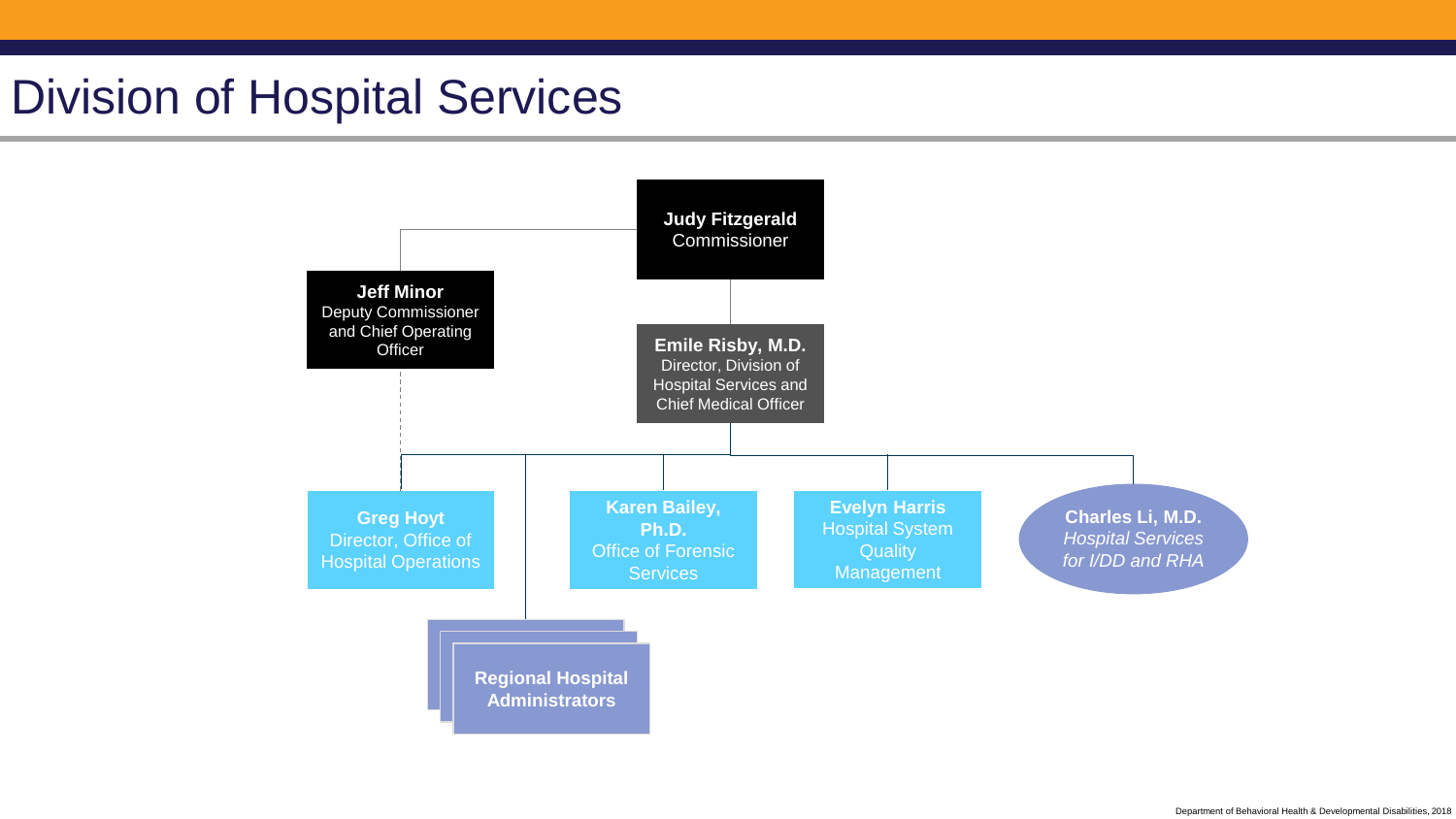#### Division of Behavioral Health

|                                                                                               | <b>Monica Johnson</b><br>Director, Division of<br><b>Behavioral Health</b> |                                                                               |
|-----------------------------------------------------------------------------------------------|----------------------------------------------------------------------------|-------------------------------------------------------------------------------|
| <b>Debbie Atkins</b><br>Office of<br><b>Crisis Coordination</b>                               |                                                                            |                                                                               |
| <b>Dante McKay</b><br>Office of<br>Children, Young<br><b>Adults &amp; Families</b>            |                                                                            | <b>Candice Tate,</b><br>Ph.D.<br>Office of<br><b>Deaf Services</b>            |
| <b>Cassandra Price</b><br>Office of<br><b>Addictive Diseases</b>                              |                                                                            | <b>Adrian Johnson</b><br>Office of<br><b>Field Operations</b>                 |
| <b>Dawne Morgan</b><br>Office of<br><b>Federal Grants &amp;</b><br><b>Special Initiatives</b> |                                                                            | <b>Tony Sanchez</b><br>Office of<br><b>Recovery</b><br><b>Transformation</b>  |
| Terri Timberlake,<br>Ph.D.<br>Office of<br><b>Adult Mental Health</b>                         |                                                                            | <b>Travis Fretwell</b><br>Office of<br><b>Behavioral Health</b><br>Prevention |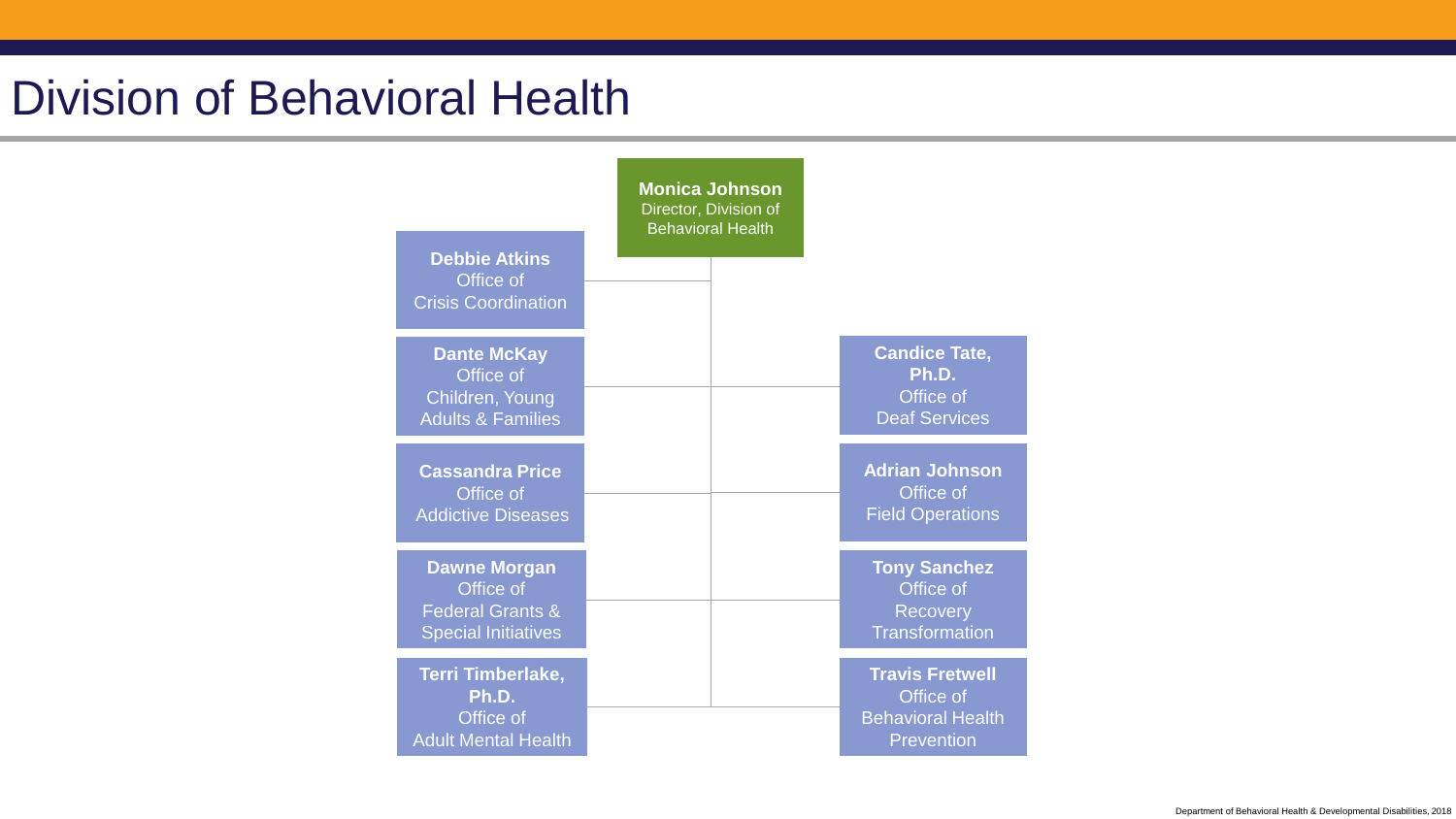### Division of Developmental Disabilities

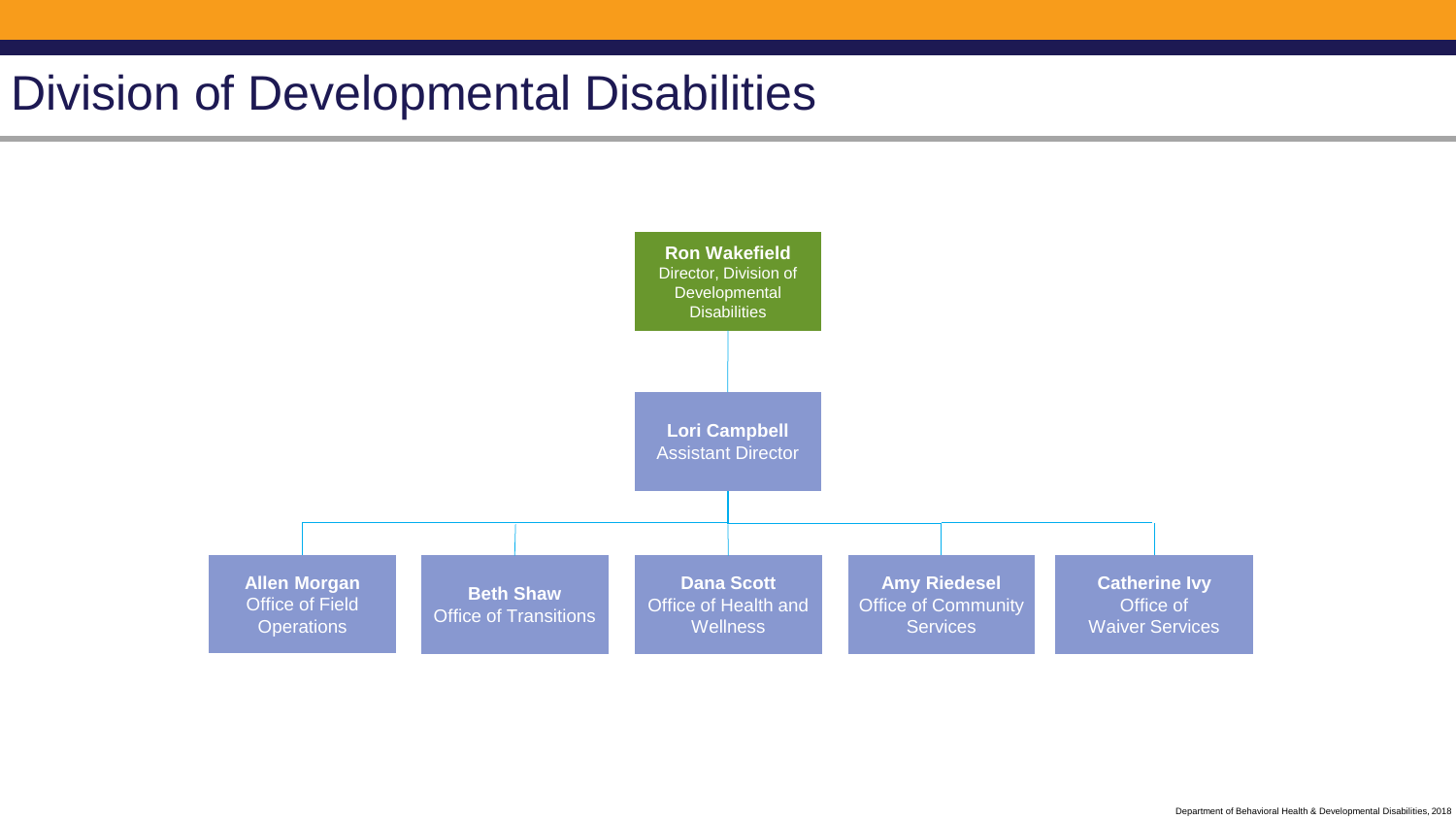#### Division of Performance Management and Quality Improvement

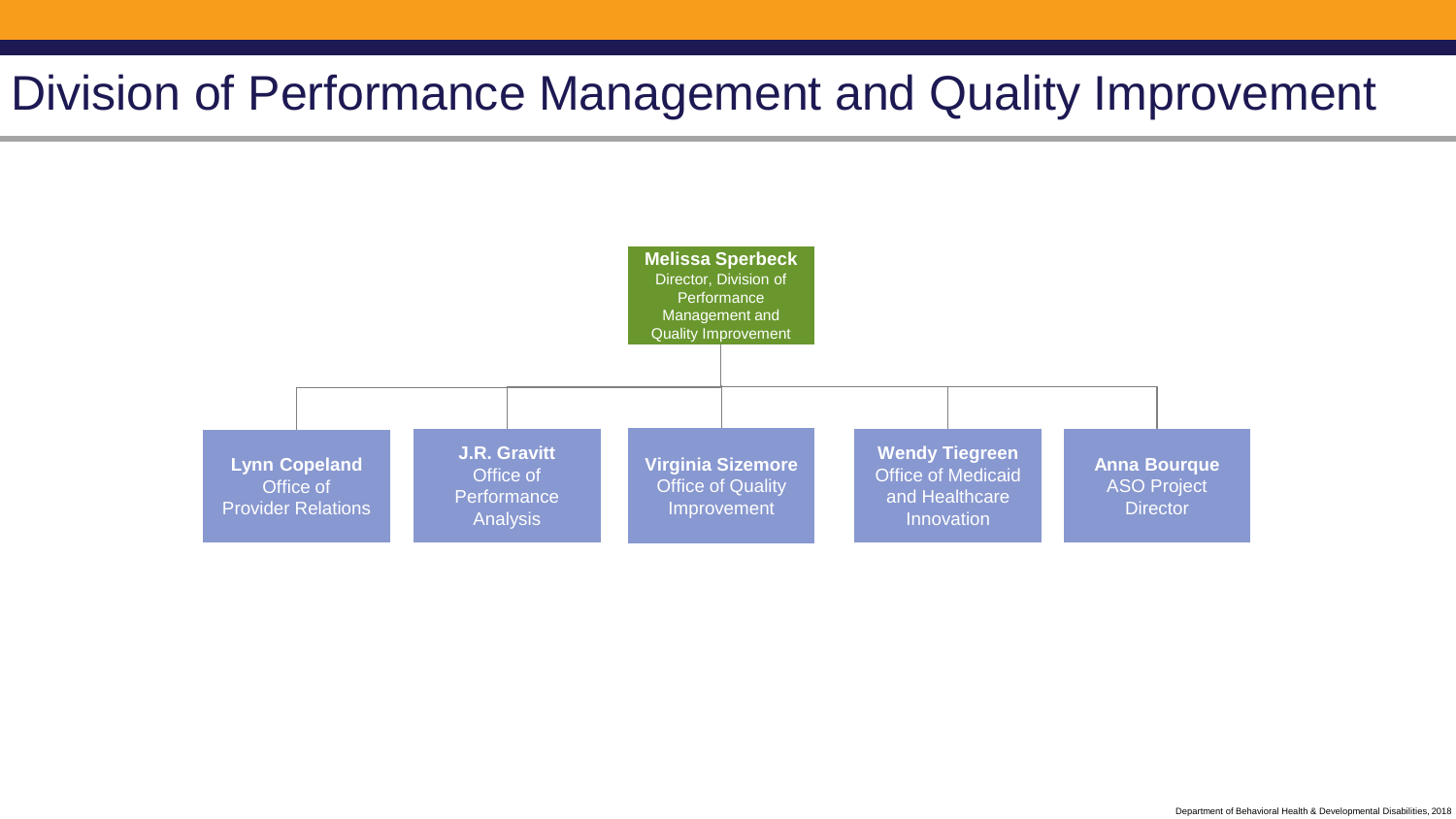### Division of Accountability and Compliance